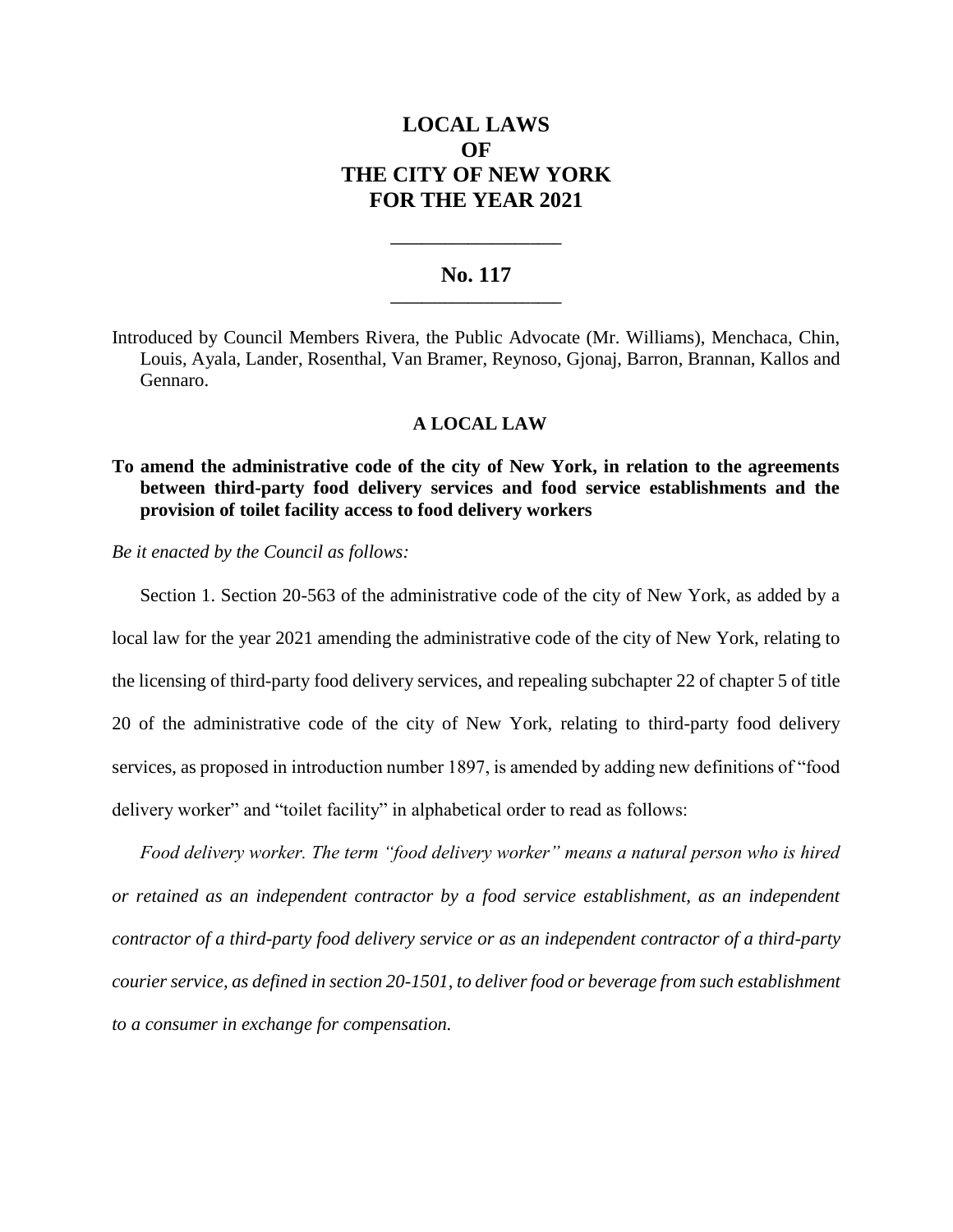*Toilet facility. The term "toilet facility" means a toilet facility on the premises of a food service establishment that is a dedicated facility for its patrons or that is a dedicated facility for its employees to the extent such establishment does not have a dedicated facility for its patrons.* 

§ 2. Subdivision b of section 20-563.6 of the administrative code of the city of New York, as added by a local law for the year 2021 amending the administrative code of the city of New York, relating to the licensing of third-party food delivery services, and repealing subchapter 22 of chapter 5 of title 20 of the administrative code of the city of New York, relating to third-party food delivery services, as proposed in introduction number 1897, is amended to read as follows:

b. An agreement executed in accordance with this section shall *include a provision requiring that a toilet facility is available for the use of food delivery workers lawfully on such establishment's premises to pick up such establishment's food or beverage for consumer delivery, except (i) where accessing the toilet facility would require a food delivery worker to walk through such establishment's kitchen, food preparation or storage area or utensil washing area to access such facility, pursuant to subdivision d of section 81.22 of the health code; (ii) where accessing the toilet facility would create an obvious health and safety risk to the food delivery worker or to the establishment; or (iii) any additional exceptions that the commissioner promulgates by rule. Such agreement shall* not include a provision, clause, or covenant that requires a food service establishment to indemnify a third-party food delivery service, any independent contractor acting on behalf of the third-party food delivery service, or any registered agent of the third-party food delivery service, for any damages or harm by an act or omission occurring after the food service establishment's product leaves the place of business of the food service establishment. To the